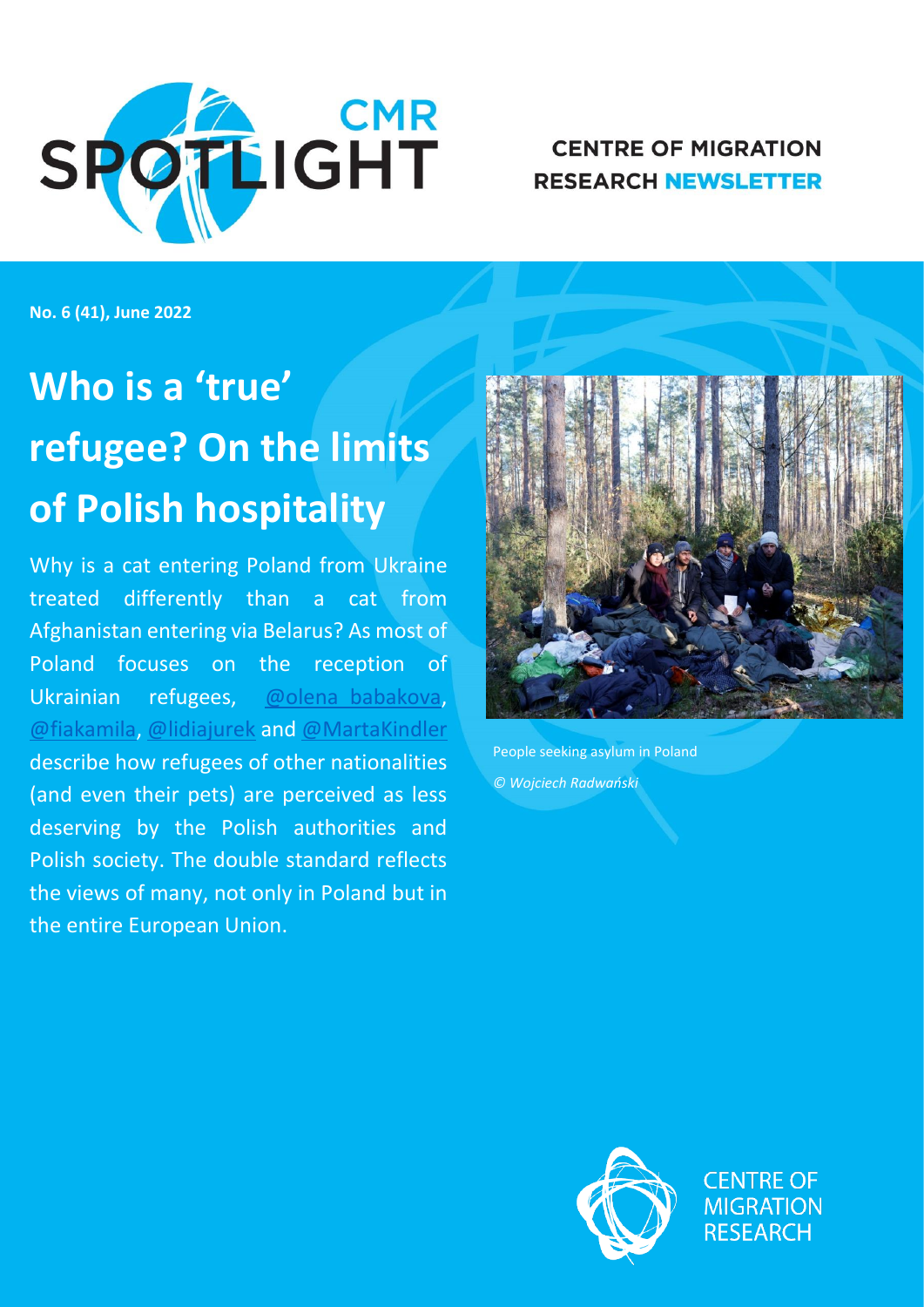

## **Who is a 'true' refugee? On the limits of Polish hospitality**

**Olena Babakova, Kamila Fiałkowska, Marta Kindler, Lidia Zessin-Jurek**

## **Welcoming and unwelcoming discourses and practices**

In numerous interviews in 2018, Polish prime minister [Mateusz Morawiecki](https://www.gov.pl/web/premier/premier-mateusz-morawiecki-ue-musi-zachowac-jednosc-i-sprawiedliwosc-w-podejsciu-do-kwestii-migracji)  [underlined](https://www.gov.pl/web/premier/premier-mateusz-morawiecki-ue-musi-zachowac-jednosc-i-sprawiedliwosc-w-podejsciu-do-kwestii-migracji) that Poland's policy towards forced migration is based on two principles: (1) providing [aid at the source,](file:///C:/Users/kindl/Downloads/%22Przekażemy%2010%20mln%20dolarów%20na%20budowę%20domów%20dla%20syryjskich%20uchodźców%20w%20Libanie%22%20-%20Wiadomości%20-%20polskieradio.pl) supporting the countries from which people flee, financially or otherwise, and (2) making sure that Polish state borders are secure.

In reality, the implementation of this vision has had mixed results. Regarding the first issue, [Poland spends only 0.14 % of GNP](https://www.gov.pl/web/polskapomoc/oda) on ['development aid' abroad](https://www.gov.pl/web/polskapomoc/oda). When it comes to security, Poland has indeed been focused on the securitization of migration, in line with a trend present in the European Union for at least two decades. The leaders of the Law and Justice (PIS) party have spun a narrative of migration as a threat to Poland, a vision that was quickly taken up first by tabloids and later on by conservative newspapers and magazines ([Krzyżanowski 2020](file:///C:/Users/kindl/Downloads/10.1080/10350330.2020.1766199)).

Polish authorities decided not to accept refugees in 2015 under the EU's relocation and resettlement mechanism, citing security issues. They adopted this policy even though



*During the 2015 parliamentary campaign, many minor political figures took up anti-refugee and islamophobic rhetoric*

*Left row presents the list of NOs - third "no" is "no for the islamisation of Poland".*

#### *© Photo: Kamila Fiałkowska*

Poland's neighbour, Ukraine, has been under Russia's attack since 2014, and escalation was always highly possible. Then, in 2016, the ruling party drafted and implemented the Act on Anti-terrorist Activities, the first such regulation in Poland's history. As Witold Klaus ([2017\)](https://www.academia.edu/34194711/SECURITY_FIRST_NEW_RIGHT_WING_GOVERNMENT_IN_POLAND_AND_ITS_POLICY_TOWARDS_IMMIGRANTS_AND_REFUGEES) notes, this law identifies every foreigner as potentially dangerous (giving authorities the possibility of wiretapping foreign residents without judicial authorization). Soon after, border officials started refusing to accept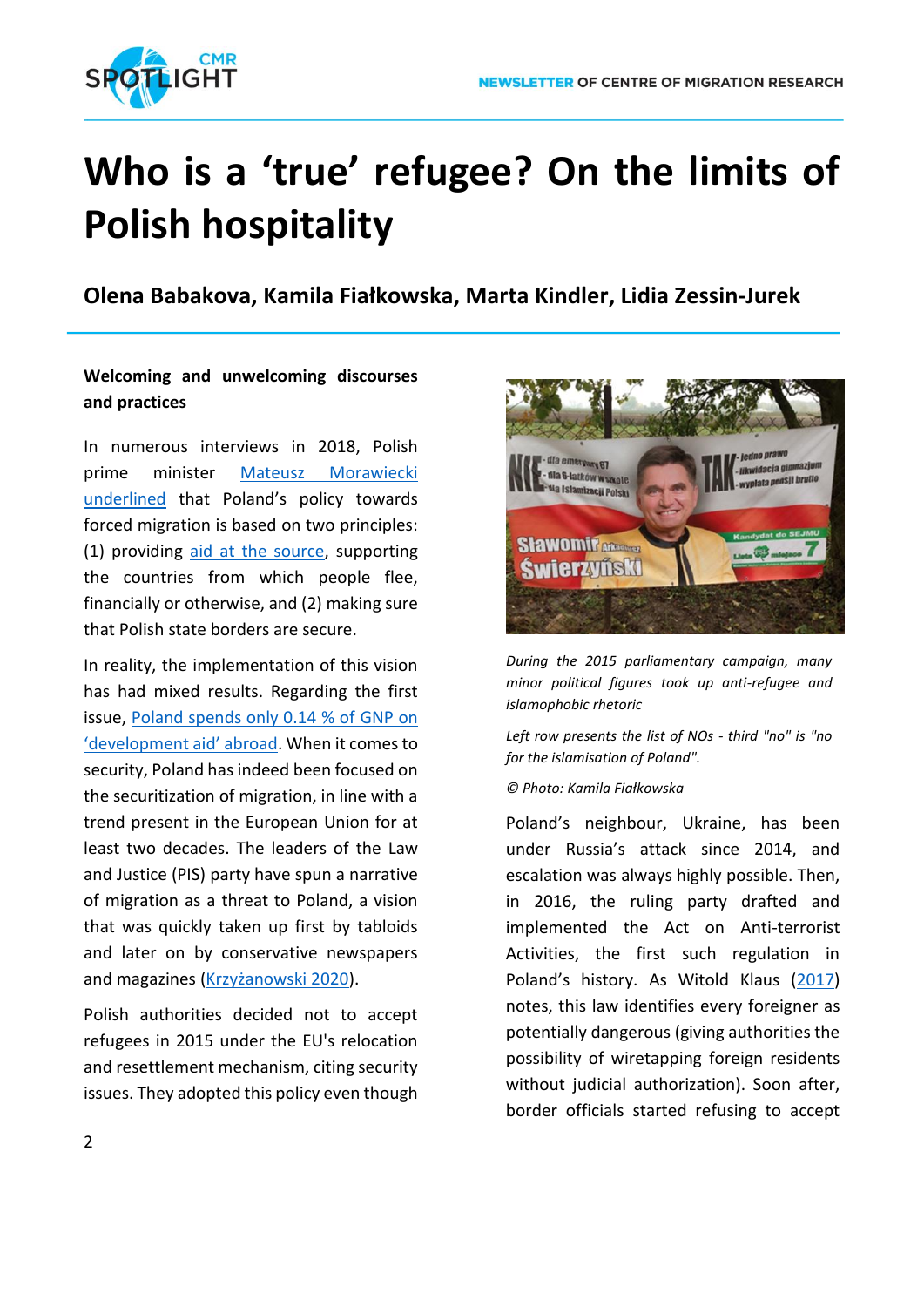asylum claims from people at the Polish-Belarusian border (Klaus [2020,](https://www.jstor.org/stable/j.ctvxrpzhz) Klaus [2022\)](https://www.migracje.uw.edu.pl/publikacje/poza-prawem-prawna-ocena-dzialan-panstwa-polskiego-w-reakcji-na-kryzys-humanitarny-na-granicy-polsko-bialoruskiej/).

These unwelcoming discourses and practices are actually a new development in Poland. A longtime country of emigration, Poland is dynamically turning into a receiving country. Immigration to Poland was until recently primarily temporary and economic in nature.

In 1990, after the Swedish authorities turned back to a Polish harbour a ship with a few hundred asylum seekers from Africa and Asia, claiming that Poland was a safe country, Poland started developing a refugee protection system. The country ratified the Geneva Convention and signed a readmission agreement with Schengen countries. For many years, Poland's emerging migration policy (including forced migration) was guided by EU and international laws. As Witold Klaus writes, [\(2020\)](https://www.jstor.org/stable/j.ctvxrpzhz) the europeanization of Polish migration law included positive developments, including social rights guarantees and procedural guarantees, particularly for asylum seekers and individuals in return procedures, as well as negative ones – assumptions of closed external borders, treating foreigners with suspicion and looking at migration overall as a security issue. Although after 9/11 and the so-called 'War on Terror' opinion polls indicated attitudes of fear towards Muslims in Polish society, for many years migration as such was not a topic of public or political debate. Opinion polls from May 2015 showed that [over 70% of Poles were](https://www.cbos.pl/SPISKOM.POL/2015/K_122_15.PDF)  [convinced that refugees should be](https://www.cbos.pl/SPISKOM.POL/2015/K_122_15.PDF)  [welcomed in Poland.](https://www.cbos.pl/SPISKOM.POL/2015/K_122_15.PDF) This welcoming attitude declined significantly in 2016, with [58% of Poles refusing to accept refugees.](https://cbos.pl/SPISKOM.POL/2016/K_128_16.PDF)

In the first eight weeks since Russia's fullscale military aggression on Ukraine in February 2022, nearly 3 million people crossed the Polish border seeking refuge. Unexpectedly, the attitude of ordinary Poles shifted, resulting in a spontaneous, grassroots effort to help Ukrainians in distress. Whether in response to this solidarity or purely as a political tactic, the rhetoric of the current government concerning forced migrants changed dramatically, becoming welcoming to all… or seemingly all (numerous other European leaders similarly struck a different tone toward refugees in their speeches regarding the war in Ukraine). However, with each day of the war in Ukraine, the picture of who is welcome, who is merely tolerated, and who should be turned away, is becoming clearer and clearer.

#### **The 'other' refugees**

With massive numbers of refugees fleeing Ukraine, the EU triggered for the first time ever its [temporary protection directive,](https://eur-lex.europa.eu/legal-content/EN/TXT/?uri=LEGISSUM%3Al33124) introduced in 2001 following the conflicts in former Yugoslavia. It allows for the immediate and temporary protection of displaced persons from non-EU countries in the event of a mass influx. Poland quickly developed its own [law,](https://dziennikustaw.gov.pl/D2022000058301.pdf) a special regulation which gives Ukrainian nationals who entered Poland on February 24th or later access to legal residence, social support, the labor market, and health care.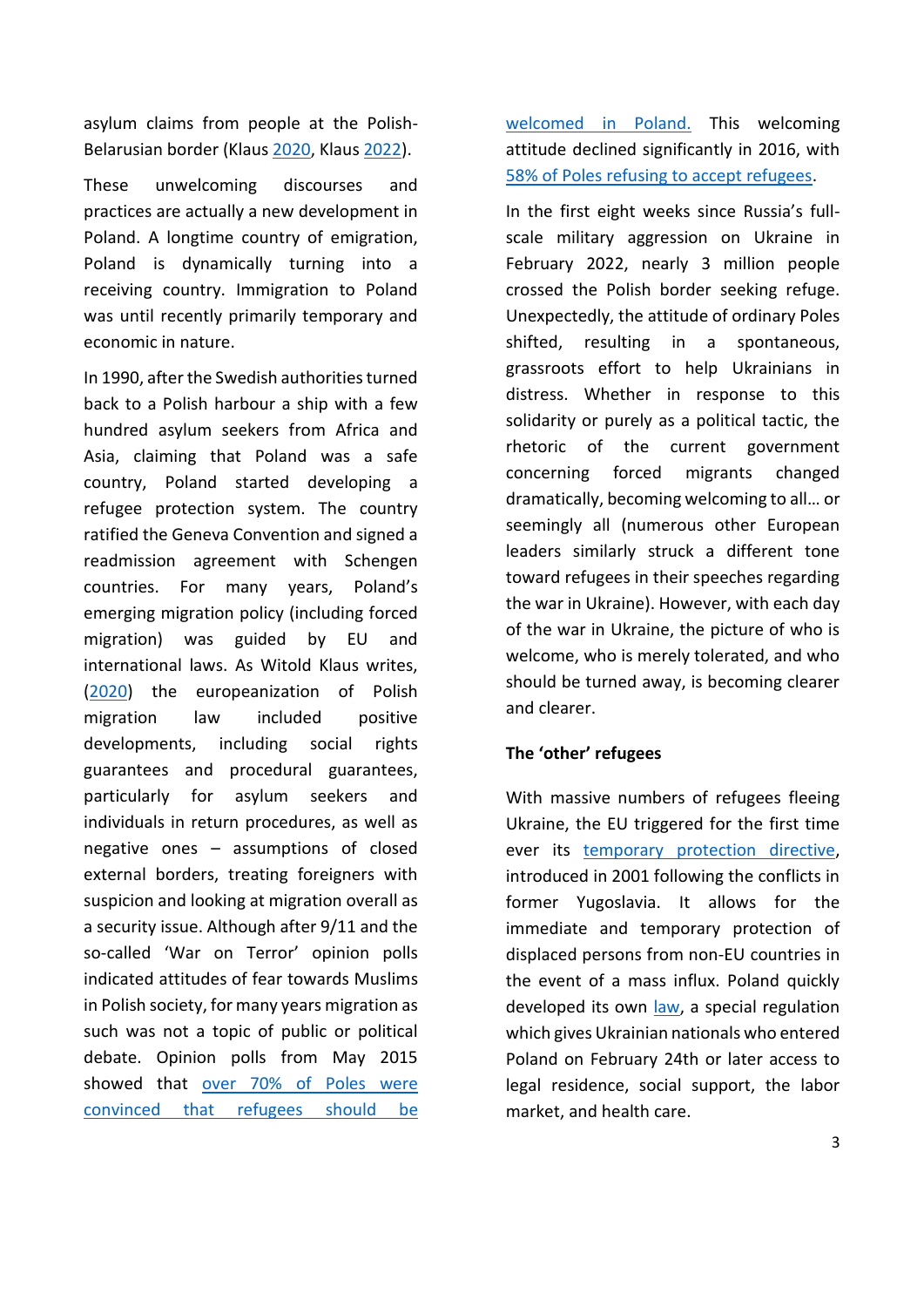We can estimate the number of beneficiaries of the current law as at least 1.4 million people; as of early April, 1-1.1 million people have already left for other destinations. The law does not apply to those Ukrainians who were in Poland before February 24th [\(approximately 1.5 million\)](https://www.migracje.uw.edu.pl/wp-content/uploads/2020/10/WP123181_end-1.pdf). It also excludes non-Ukrainian citizens fleeing Ukraine (except spouses of Ukrainian citizens). From the scant data available, we know that over 100,000 non-Ukrainian nationals have entered Poland from Ukraine. Who are these people?

## *Belarusians — from respected dissidents to representatives of Lukashenko's regime?*

Belarusians and Russians make up a significant part of Ukraine's ca. 400,000 foreign population (according to Ukrainian Migration Office mid-2019 data). Some have been legal residents since 1991, others arrived after the invasion of Crimea in 2014, and others still after the fraudulent 2020 presidential election in Belarus.

According to the [Ukrainian border service](https://zmina.info/articles/ukrayina-nedostatno-dopomagaye-postrazhdalym-vid-rezhymu-lukashenka/)  [data,](https://zmina.info/articles/ukrayina-nedostatno-dopomagaye-postrazhdalym-vid-rezhymu-lukashenka/) at least 10,000 Belarusians relocated to Ukraine between August 2020 and July 2021. Only several dozen of them applied for asylum, while three thousand received temporary residence permits. The rest preferred to take advantage of Ukraine's visa-free travel guarantees, which Kyiv had extended for Belarusians to up to 180 days in late 2020. We can also assume that Ukraine was supposed to be a (long) transit country for some new emigrants on their way to the EU**.** While Belarusian IT specialists received at least limited [support from the](https://www.president.gov.ua/documents/4202020-35217)  [Ukrainian government,](https://www.president.gov.ua/documents/4202020-35217) other highly qualified Belarusian specialists, including doctors, met numerous obstacles when trying to obtain residential permits.

Those Belarusians who left Ukraine after February 24th were welcomed in Poland regardless of their migration status (Ukrainian residence permit; visa-free travel; irregular stay). They could count on the resources of the sizeable Belarusian diaspora (even 100,000 people after the new political emigration of 2020-2021) and NGOs that deal specifically with Belarusian immigration assistance (Belarus Solidarity Center, BY Help, The Belarus House, Białoruś 2020, and other) Thanks to Poland's experience of emigration assistance in 2020-2021, the new Belarusian refugees received at least basic help with housing and children's education.

After the outbreak of the war in Ukraine both 'old' emigrants and newcomers from Belarus faced discrimination in the housing market and public spaces because of the Lukashenko regime's support of the Russian invasion. Alina Koushyk from Belarus Solidarity Center reported in mid-March 2022 that her organization received around 160 documented claims about acts of discrimination against Belarusian migrants in Warsaw.

In April, owners of a club in Kraków denied comedian Slava Komissarenko – who has a warrant out for his arrest in Minsk for criticizing the authorities – the opportunity to organize a performance just because he was Belarusian. Slava has frequently donated the profits from his shows to Ukraine.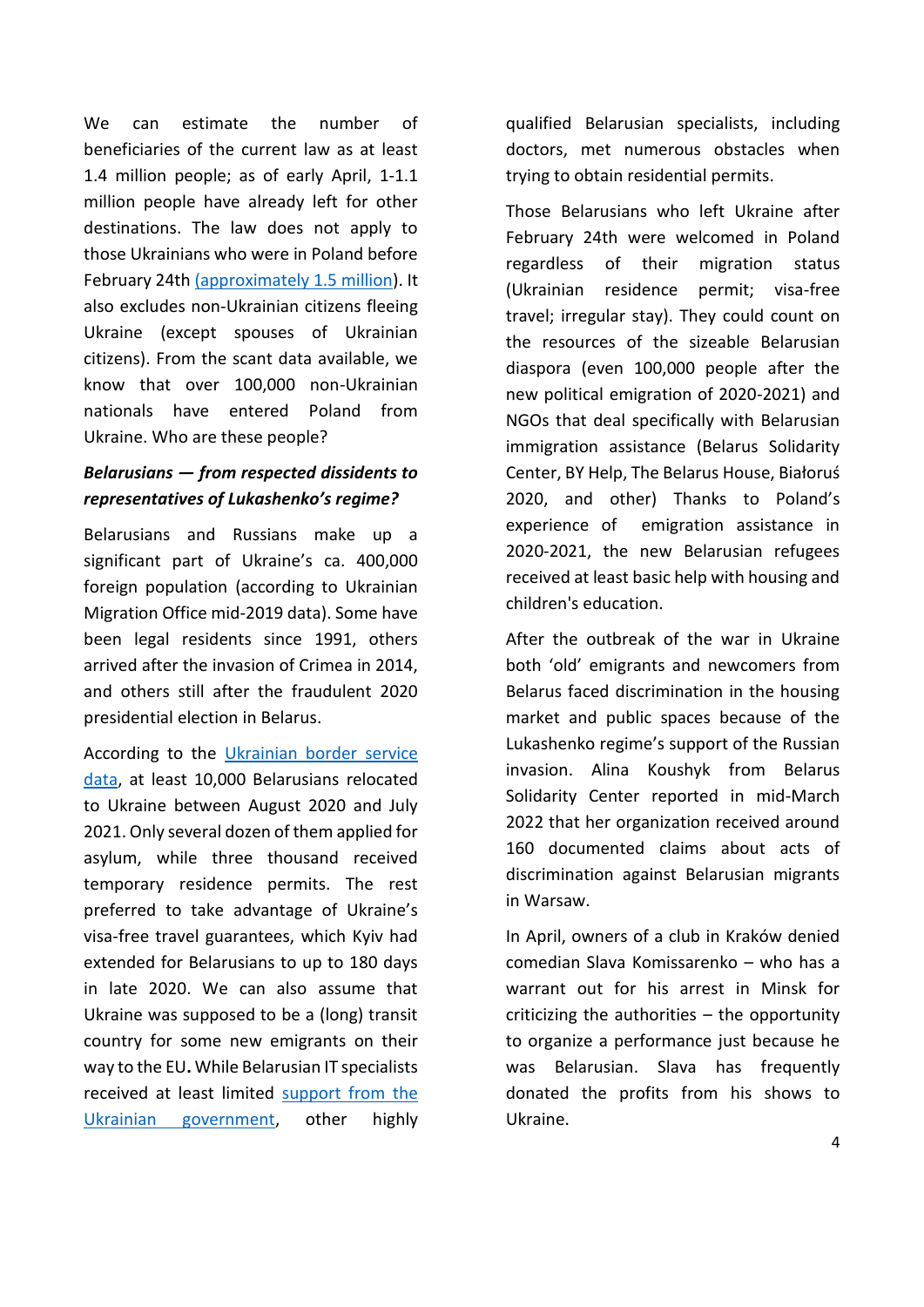The Belarusian newcomers' legal status was supposed to be less pressing; most lawyers suggested Belarusians wait until the new legislation regulating the refugee issue was implemented, which they expected would offer them the same protections as it did the Ukrainians. But the legislation, introduced March 12, only covered Ukrainian nationals, causing much disappointment. Even Belarusian opposition leader Sviatlana Tsichanouskaya petitioned the Polish authorities to cover her compatriots with international protection. Her concern was more than justified: those Belarusians who crossed the Ukrainian-Polish border after February 24th and did not apply for any form of international protection or residence permit within 15 days, became in the eyes of the law 'illegal' immigrants who could face deportation. The issue was only resolved in early April 2022: Polish MPs voted to amend the law to give Belarusian citizens who had fled from Ukraine the right to apply for humanitarian visas, and after 18 months the right to apply for residence permits.

### *Russians — two-time refugees with no rights*

Russian war refugees fleeing Ukraine, where many of them ended up as political emigrants, are arguably in an even worse position.

According to Free Russia House Kyiv estimates, more than 10,000 Russians came to Ukraine after 2014 to escape Putin's persecution. Some of them managed to obtain refugee status in Ukraine, and dozens had enrolled in an ongoing verification procedure. On the eve of the large-scale Russian invasion of Ukraine, the media reported that the Russian FSB had a list of activists to be captured and imprisoned; as social media discussions reveal, the Russian diaspora in Ukraine fears that some of its representatives could also be on the list. According to sociologist and historian [Uğur](http://www.ungor.nl/)  [Ümit Üngör](http://www.ungor.nl/), such violence against civilians is characteristic of wars with Russian involvement – the most recent example being the conflict in Syria. The author is convinced that Putin will not be lenient or restrained in this regard.

Poland let most Russian document holders cross the border with no larger issues. Those on Interpol's wanted list faced some difficulties (in Russia and Belarus, opening a fake criminal case to put a political dissident on the Interpol list is a common form of persecution). In contrast with Belarusians, Russian citizens cannot rely on the knowledge base or financial resources of a large local diaspora. There is essentially only one diaspora organization, a group called [For Free Russia,](https://freerussia.eu/pl/) which helps refugees with legal and practical issues in Poland [\(Russians](https://rfu2022.org/en/)  [for Ukraine\)](https://rfu2022.org/en/). The association has a field office in Przemyśl, where Russian diaspora activists along with Poles, Belarusians, and Ukrainians have been delivering humanitarian aid to refugees who cross the Polish border. The usually Ukraine-based Free Russia House Kyiv relocated to Warsaw in early March and now organizes evacuations from southern and eastern Ukraine for all Ukrainian residents regardless of nationality.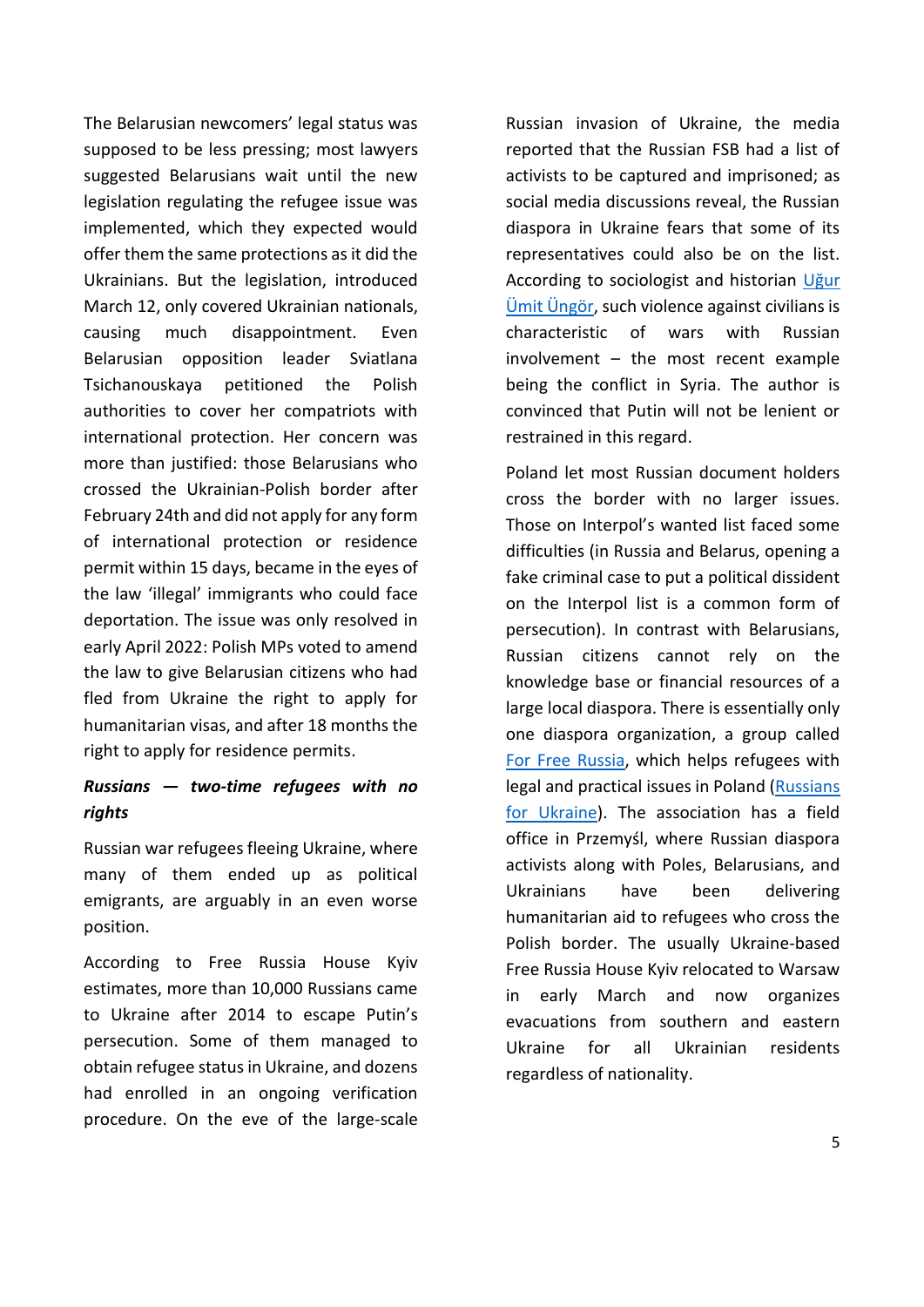To the best of our knowledge, most Russian citizens who escaped the war via the Ukrainian-Polish border traveled to other EU countries after a couple of days/weeks spent in Poland. They hoped to join established diaspora communities. What's more, western European countries – unlike Poland – consider Russians eligible for temporary protection status along with Ukrainian nationals.

## *Central Asians – a supposedly quick path to protection*

Another group that fled Ukraine that is not covered by the new Polish regulation are citizens of Central Asian states. Here we should mention the citizens of Tajikistan in particular, who include several thousand labour immigrants, as well as political dissidents who sought refuge in Ukraine.

The Polish Foreigners' Office advised those who cannot return to their home countries to apply for temporary protection. Internet registration in four languages is available; and applications should be processed within 7-15 days. However, according to [governmental data](https://www.gov.pl/web/udsc/informacja-o-dzialalnosci-udsc-2022) no one has received a favorable decision in such a procedure since the war in Ukraine began.

## *International students from Ukraine – a perplexing (lack of) response*

Among those displaced by the war in Ukraine were [over 80,000 foreign students](https://iom.org.ua/sites/default/files/migration_in_ukraine_facts_and_figures_2021-eng_web.pdf) from Asia (largely India and Central Asia) and Africa (largely Morocco and Nigeria). Uprooted, these young men and women hoped to reach safety, but also to stay

somewhere that would allow them to continue their studies – an opportunity which Poland, with its universities underlining the importance of internationalization, completely missed by refusing to accommodate them. What's worse, these students experienced racist treatment from both Ukrainian and Polish border guards as well as regular Polish citizens, who seem to have overlooked that it's not only Ukrainian nationals who've had to flee this war.

While aid for refugees at the outset of the war came primarily from private citizens, the Polish government quickly organized travel for non-Ukrainian (and non-white) students. Although the students hoped to reach the capital to get help from their respective embassies, the government-organized buses took them across Poland to the other border – with Germany. The arrival of non-white and mostly male refugees in western Poland (Gubin, Słubice, Kostrzyn) in the first week of war, was met with surprise by local residents, who were expecting women and children from Ukraine. Much of the immediate public reaction was aggressive, strong enough to elicit concerned statements from officials who feared Poles would resort to lynchings. The newcomers were seen as the 'wrong' refugees. This sentiment found its outlet on social media and in front of the school gyms where the students were placed. Meanwhile, back on the Ukrainian border, in the town of Przemyśl threats against non-whites turned into physical violence. Nationalist groups targeted not only refugees of colour but also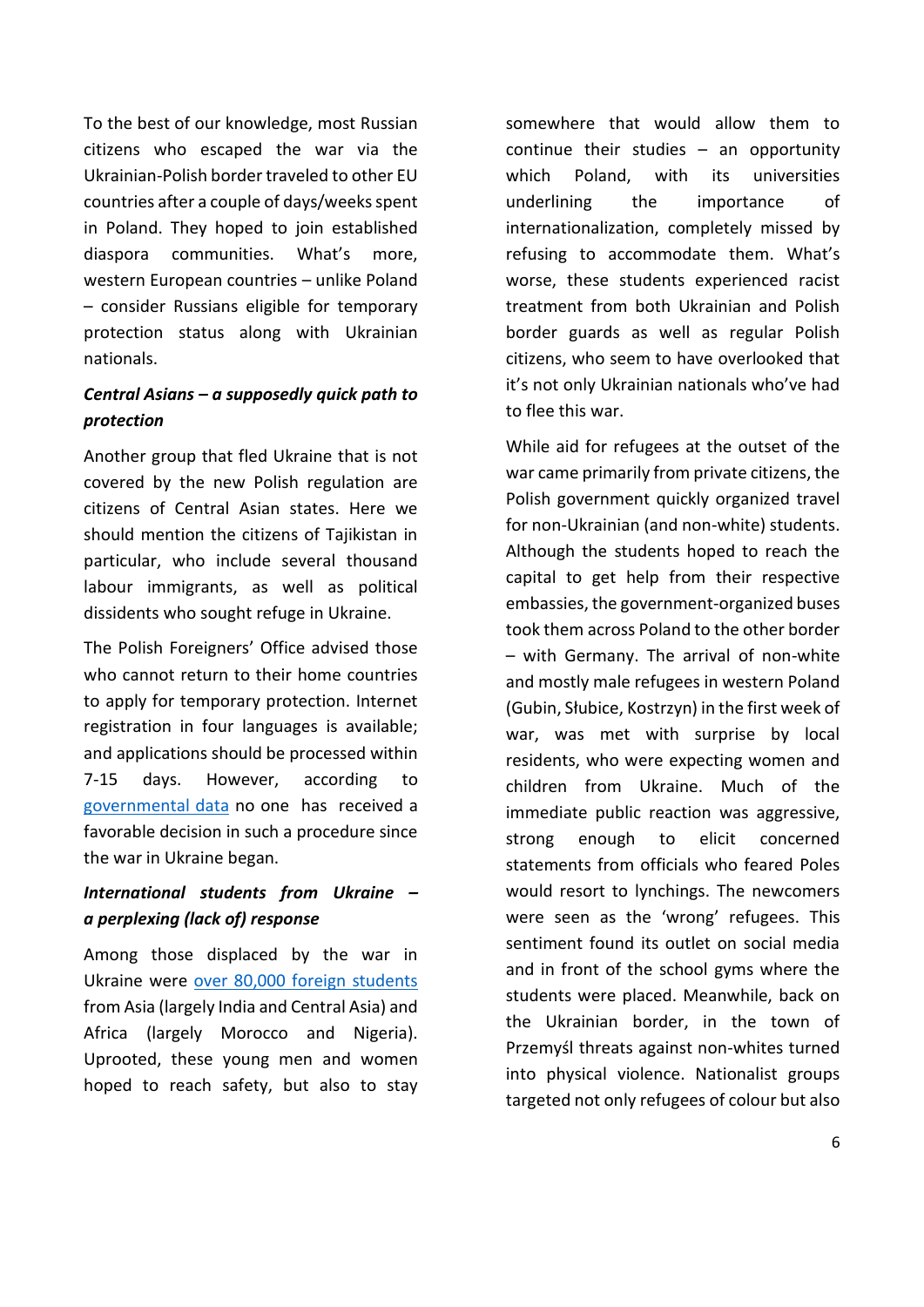non-white volunteers from Germany or Israel.

## *Roma — caught between negative stereotypes and blatant racism*

On February 27<sup>th</sup>, Ukrainian news agencies reported that Roma in the Kherson area captured a Russian tank. This spurred a number of social media posts about the Roma *stealing* the tank from the occupiers. These posts (including [one from Poland's](https://twitter.com/andrzejduda/status/1497899381697257475)  [president\)](https://twitter.com/andrzejduda/status/1497899381697257475) were seemingly good-natured and heartwarming, but actually perpetuated anti-Roma bias and deeply rooted stereotypes. The appreciation of the brave act was interwoven with commentary on the assumed cultural traits and behaviors of Roma. The act was portrayed as cheating, stealing, outsmarting foolish Gadje (non-Roma), as opposed to patriotism, of defending one's country.

While other unarmed civilian villagers or Ukrainian farmers would have been perceived as heroically capturing the tank from the occupiers, Roma, as is their alleged custom, were said to have stolen it. The way the 'stealing Roma' stereotype played out in this case was notable. While it spread a positive message about this least liked social group, it was also based on the very attribute that makes Roma the least liked. This narrative also reveals a certain paradoxical psychological mechanism. In a world that has lost all sense of predictability and has become a domain of chaos, violence, and cruelty, the stealing Roma restore a certain constant element from the normative order of the old world. What can

one expect from Roma? Not bravery, not heroism, but stealing.

'My Tsygany, ale my tezh Ukraintsi' [We are Roma, but we are Ukrainians too] overheard a colleague at the train station in Kyiv. It was a response to some non-Roma people fearmongering about the Roma and their allegedly thieving ways. When some arrived at Polish reception shelters, they were told not to take too many clothes because the volunteers believed that the Roma would profit off the clothing by selling it at markets. Their children are perceived as loud. A Polish Roma volunteer was told off by a Ukrainian volunteer in Warsaw, who said *I don't want any Gypsy to mess around here.* Reception centers contact Roma organisations in Poland to take care of *their own people* as if they were not Ukrainian, because other Ukrainian refugees don't want to e.g. share washing machines at the shelters with them. Roma organisations and activists, along with some Gadje activists, have been on standby since the first days of war. However, their capacities are limited. They are able to facilitate communication (in Romani, but also in Ukrainian and/or Russian), comfort people in distress, and help them with finding temporary or permanent accommodations. They are not able to take care of all Roma refugees from Ukraine, yet this is what they are expected to do more and more frequently. There has been a number of reports on Ukrainian Roma in Poland and the problems they encounter by [OKO Press,](https://oko.press/romowie-z-ukrainy-traktowani-jak-uchodzcy-drugiej-kategorii-slyszymy-tych-ludzi-nie-przyjmujemy/) [Gazeta Wyborcza,](https://wyborcza.pl/magazyn/7,124059,28275260,wolontariusze-odganiaja-ukrainskich-romow-bo-beda-jedzeniem.html) [Newsweek](https://www.newsweek.pl/swiat/wojna-na-ukrainie-ukrainscy-romowie-uciekaja-z-ukrainy-romowie-uchodzcy/gpncqtp?fbclid=IwAR3gfJj_MQwJjU2_USW3UVbkZL1LJ0IHkxjj1FJmsD5V2AD0N5U4yu4cA9s)  [Polska.](https://www.newsweek.pl/swiat/wojna-na-ukrainie-ukrainscy-romowie-uciekaja-z-ukrainy-romowie-uchodzcy/gpncqtp?fbclid=IwAR3gfJj_MQwJjU2_USW3UVbkZL1LJ0IHkxjj1FJmsD5V2AD0N5U4yu4cA9s)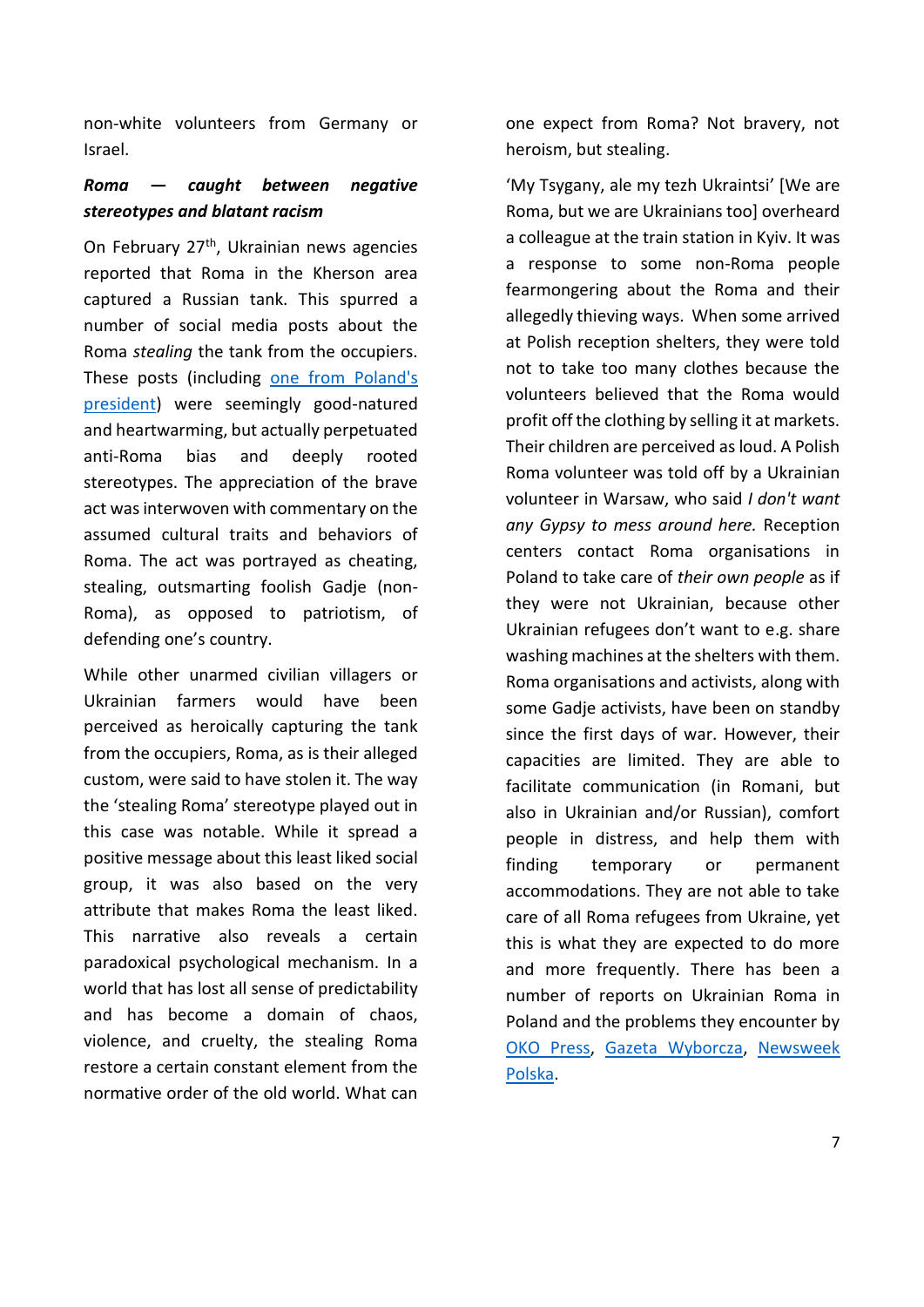#### *Jews — a case of positive discrimination*

While the Roma have been subject to 'classic' prejudice and discrimination, one can argue that Jewish refugees from Ukraine are experiencing 'positive' discrimination. The number of aid actors willing to specifically provide aid to Jewish refugees from Ukraine is large and their network is dense. Many refugees are taken over by Israel which 'repatriates' Jewish refugees from Ukraine, while the other refugees are subject to strict visa procedures from the [Israeli side,](https://www.npr.org/2022/03/14/1086498803/jewish-and-non-jewish-ukrainian-refugees-arrive-to-different-treatment-in-israel) which often spells anxiety in mixed families.

Before the outbreak of the war, the size of the Jewish minority in Ukraine was estimated to be between 100,000 and 350,000 people, depending on the criteria. This made it one of the largest Jewish minorities in Europe. Since the beginning of the war, thousands of Jews left Ukraine for all directions (including for Russia). In Poland, Ukrainian Jews are efficiently intercepted by Jewish organizations, which direct them to Warsaw and from there arrange plane travel for them to Israel. Some Polish volunteers are focused on helping primarily Jewish refugees. Some Jewish refugees decide to stay in Poland or go to Germany, fearing Israel as another conflict zone. Observers interpret the assistance provided to Jewish refugees in Poland as proof of a break in this country's historical discrimination against the Jewish minority.

#### **\*\*\***

Finally, there are 1,000-plus [people from](https://iom.org.ua/sites/default/files/migration_in_ukraine_facts_and_figures_2021-eng_web.pdf)  [countries like Afghanistan and Syria](https://iom.org.ua/sites/default/files/migration_in_ukraine_facts_and_figures_2021-eng_web.pdf) who

were granted various forms of protection in Ukraine, but who also had to flee the country and whose eligibility for refugee status was questioned in Poland.

## **Who is a 'true' refugee? The construction of a politicized category**

In the Western public imagination, there's a particular image of what a refugee should look like: poor rather than rich, female rather than male, and sick rather than healthy. As refugees began fleeing Ukraine, we saw an important public debate start to play out: are we more welcoming to Ukrainians because they are white, unlike, for example, Afghanis or Syrians? (See: [Amren,](https://www.amren.com/news/2022/03/its-good-to-be-a-white-refugee/) [Notes from Poland,](https://notesfrompoland.com/2022/03/10/non-ukrainian-refugees-in-poland-facing-exclusion-and-discrimination-warn-aid-groups/) [The Guardian,](https://www.theguardian.com/global-development/2022/mar/02/people-of-colour-fleeing-ukraine-attacked-by-polish-nationalists) [The Conversation\)](https://theconversation.com/ukraine-how-citizenship-and-race-play-out-in-refugees-movements-in-europe-178118). Or is it because they are Christian? Or is it because they are largely women?

## **On the need to suffer to be a 'true' refugee… A broader picture**

After the economic crisis of 1973-74, Western European countries' migration policy evolved to restrict labour migration, while also giving access to legal residency to those applying for refugee status and to family members of foreigners who had already settled in those countries. The expansion of the EU and the common market in the early 2000s led to a migration consensus of sorts: the need for foreign labour will be filled primarily by citizens of new member states, while the barrier to entry for citizens of third countries will remain extremely high.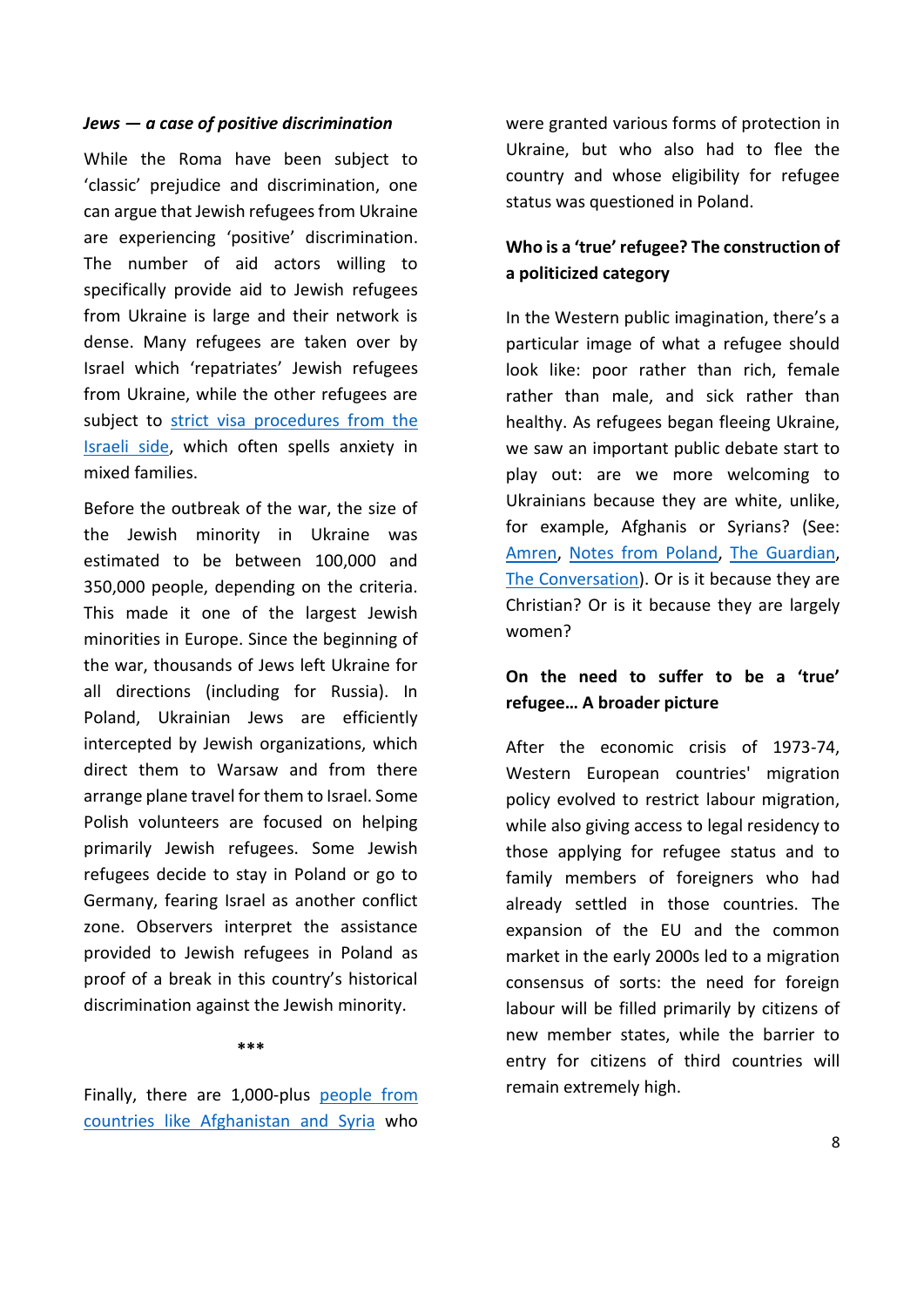

Terytorialsi - Zawsz...  $\bullet$  · 27.02.2022 Różnica między migrantem, a uchodźcą? Te zdjęcia mówią więcej niż tysiąc słów.

#Terytorialsi #ukraina #wojna #Belarus #granica #migrants #uchodzcy #refugees



*A meme tweeted by the [Territorial Defence](https://en.wikipedia.org/wiki/Territorial_Defence_Force_(Poland))  [Force](https://en.wikipedia.org/wiki/Territorial_Defence_Force_(Poland)) with the description: 'What's the difference between a migrant and a refugee? These pictures are worth a thousand words.'*

There were two exceptions: highly qualified workers, and refugees. The EU was proud to be a 'humanitarian superpower'. This approach pushes until today many thirdcountry nationals who do not fall into either of these two categories to use unregulated routes of entry. Thus, the only opportunity to move to the EU for blue-collar workers from third countries often turns into a competition where you have to cross the border in dangerous conditions and then prove your suffering. Getting a visa as a supermarket worker or hairdresser is unrealistic.

This binary of 'become an IT specialist' or 'prove that you are suffering a lot' seemed to have been overturned by the Central European countries' migration policies. Less receptive to refugee cases, the Visegrad Four, the Baltics, and the Western Balkans created relatively liberal migration laws in the 2010s, favouring, in contrast to the 'old' EU, inexpensive labour from third countries. Countries such as Poland, Czechia, Lithuania or Croatia created a model in which citizens of Ukraine, Belarus, Moldova, or Bosnia and Herzegovina are considered a pool of low and medium-skilled employees.

In recent years, it seemed that demographics and economic growth would push the entire EU, if not to fully adopt, then at least to adapt elements of the Central European model. However, the war in Ukraine might slow down this process; moreover, it may reverse it in Central Europe itself. We already see that the Polish government has provided Ukrainian refugees with access to the labour market and social benefits previously inaccessible to most labour migrants.

But even if they are now in effect labour migrants, the expectations remain the same**:**  refugees must always be suffering. In early March, [some on Polish Twitter](https://twitter.com/eco_nie/status/1508445330928545795?s=20&t=n4mHITo8wCLXHYcB1LMjEQ) complained that the Cracow Zoo was packed with Ukrainian refugees who got free tickets from the city (the implication being that rather than enjoy the zoo, they should quietly sit and cry in hospitable Polish homes). The journalist and pundit [Lukasz Warzecha](https://twitter.com/lkwarzecha/status/1505161310836776963) conducted an 'audit' of cars with Ukrainian license plates following the surprised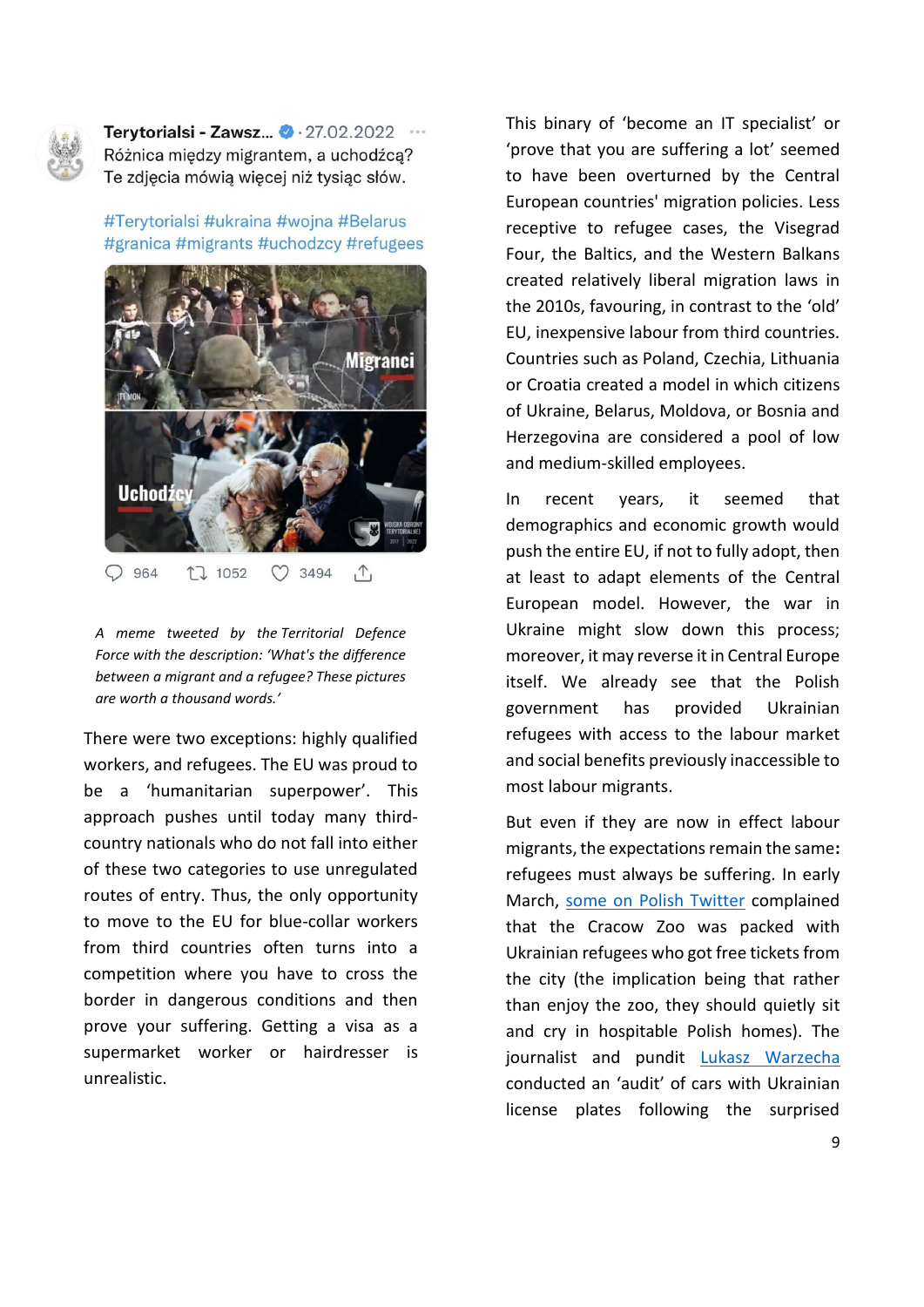observations of some social media users that many luxury cars now visible on Polish streets and highways had Ukrainian plates. There are reports on social networks that Ukrainian women do not accept every job they are offered. Some support the women and encourage them to fight dishonest employers, but others are quick to condemn them. The refugee evokes sympathy while s/he is unhappy and grateful. As soon as s/he begins to show subjectivity (not taking everything that is given), tension arises.

According to opinion polls, as of early March [90% of Poles were ready to help Ukrainians.](https://www.rp.pl/spoleczenstwo/art35776491-sondaz-wiekszosc-polakow-gotowych-na-przyjecie-wszystkich-uciekinierow-z-ukrainy) But how many are ready to show not pity but partnership and solidarity? For years, state propaganda has been repeating that the primary manifestation of Polish hospitality towards foreigners is the opportunity for a migrant to work. Quite predictably, this linked the migrants' presence in the country with their labour market usefulness. This meshes with the overall subordinate place Ukraine holds in the Polish national imagination, a result of historical entanglements and power asymmetries between the countries. With this way of thinking, it is very difficult to push for discourse that focuses on partnership and solidarity.

## **Not refugees, but 'weapons' in a 'hybrid war'? On criminalisation of forced migrants**

On Poland's eastern border people seeking refuge from war and other atrocities receive very different treatment from both the security forces and regular Poles.

People trapped at the Polish-Belarusian border have become a tool in the geopolitical game between Belarus and its neighbours, including Poland. They are subject to so-called 'weaponisation' by the Belarusian regime as a way to force the EU to renew dialogue with Minsk and lift its sanctions. Generally, 'weaponisation' of migration goes hand in hand with the 'pushback' policy and a [response from the](https://www.migracje.uw.edu.pl/wp-content/uploads/2022/01/Spotlight-DECEMBER-2021-2-1.pdf)  [affected countries that centers on security.](https://www.migracje.uw.edu.pl/wp-content/uploads/2022/01/Spotlight-DECEMBER-2021-2-1.pdf) EU institutions' representatives have frequently and unanimously [called the](https://ec.europa.eu/commission/presscorner/detail/en/SPEECH_21_4701)  [current crisis an example of a 'hybrid threat'](https://ec.europa.eu/commission/presscorner/detail/en/SPEECH_21_4701) orchestrated by the Belarusian regime.

What we see on Poland's border with Belarus is very similar to the treatment of migrants arriving at the EU's other external borders, with one notable difference. The narrative about 'hybrid threats' or 'hybrid war' frames the situation as a 'man-made migration crisis' and thus allows for and justifies different reactions and solutions. In other words, if you follow this logic, pushbacks on the Polish-Belarussian border are not the same pushbacks that happen along the Balkan route or in the Greek-Turkish border region of Evros. As [Felix](https://socialeurope.eu/against-weaponised-migration)  [Bender argues,](https://socialeurope.eu/against-weaponised-migration) the political nature of the crisis and 'weaponisation' of migrants by the authorities and societies of the destination states, 'legitimises their treatment as other than human. In this context, they are a means to a political goal, allowing for reactions we would otherwise find abhorrent with regard to human beings: denial of the right to protection from persecution or violent pushbacks'.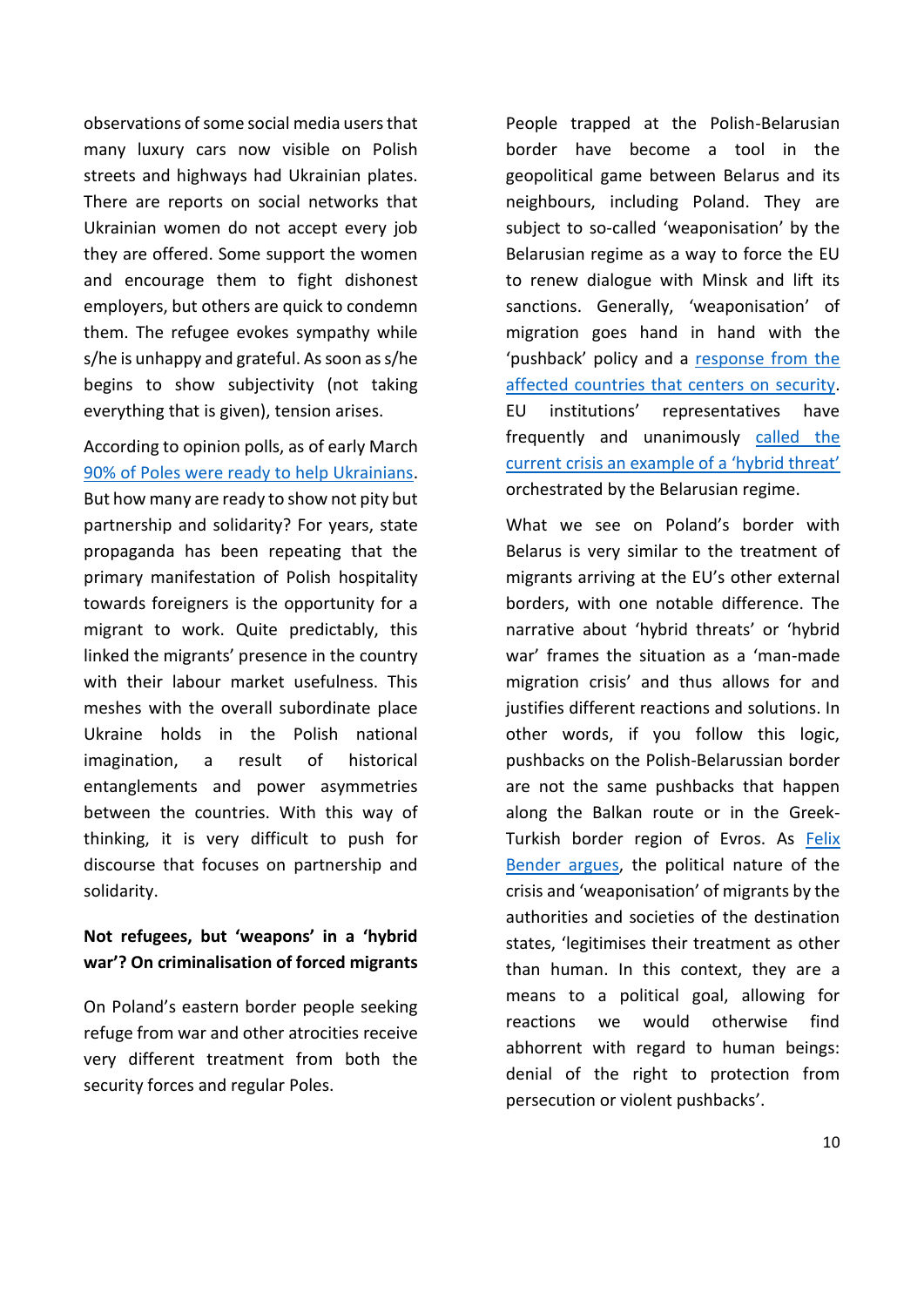The problem of unequal treatment of refugees concerns not only blocking the border for some and opening it for others. For those who have managed to cross the border, discrimination also continues within the country. The law allows Ukrainian refugees to be accommodated by private citizens (this form of accommodation has been predominant) and it stipulates financial support for hosts for the first three months. They also have the right to work and can move freely within the country. This differs vastly from the conditions faced by other asylum seekers, both in Poland and in other EU member states. But the contrast is starkest when we look at the situation of refugees who have crossed the Belarusian border, especially those who are accommodated in closed and guarded detention centres. The latter fact renders their refugee presence in Poland a de facto criminalised act. Information gathered by Amnesty International exposes these places as extremely hostile institutions that perpetrate a long list of abuses against refugees. In addition to the overcrowding and underfunding of these centres, refugees face insults, humiliating personal searches, forced medical treatments (tranquillisers), and the use of stun guns (see recent [report](https://amnesty.org.pl/okrutne-traktowanie-na-granicy-polsko-bialoruskiej-i-w-osrodkach-dla-cudzoziemcow/)  [by Amnesty International\)](https://amnesty.org.pl/okrutne-traktowanie-na-granicy-polsko-bialoruskiej-i-w-osrodkach-dla-cudzoziemcow/). The centres (e.g. in Wędrzyn, Krosno Odrzańskie) severely restrict the list of items that they will accept as donations for the refugees (shavers without razor blades, shoes without shoelaces). Needless to say, no such restrictions are put in place for donation requests for Ukrainian refugees.

It is telling that the contrast between the open-door policy towards people fleeing Ukraine on the southern part of Poland's eastern border and the pushbacks of 'illegal immigrants' on its northern section, have been [noticed and condemned by Ukrainian](https://oko.press/organizacje-ukrainskie-czemu-polska-ktory-tak-wspaniale-nam-pomaga-tak-okrutnie-wywozi-do-lasu/)  [organisations operating in Poland.](https://oko.press/organizacje-ukrainskie-czemu-polska-ktory-tak-wspaniale-nam-pomaga-tak-okrutnie-wywozi-do-lasu/)

#### **Refugee women versus refugee men**

In public perception, largely shaped by Polish government media, Ukrainians fleeing the war  $-$  unlike the refugees at the Belarusian border  $-$  fulfil the image of refugees with whom to empathise. There's their skin colour, but also their gender – and the intersection of the two (Zessin-Jurek [2022\)](https://www.eurozine.com/real-refugees-fake-refugees/). Due to the decree on general mobilisation that keeps men aged 18-60 in Ukraine for potential military conscription, it is primarily women and children who cross the border. There are just ca. 3% men aged 18-60 among the Ukrainian refugees who received Polish identification number PESEL till the early April 2022. The Polish perception of Ukrainian refugees is shaped by a mechanism described by sociologist [Cynthia Enloe](https://www.clarku.edu/departments/womens-and-gender-studies/people/professor-cynthia-enloe) – the combination of 'womenandchildren' as innocent victims of conflict. This amalgamated view of women and children blurs the distinction between these two groups, takes away their agency, and presents them all solely as victims.

Part of being 'the ideal victim' is being subordinate, weak, unable to protect oneself, and having to entrust one's survival to helpers, whose role thus becomes very prominent (Christie [1987\)](doi:10.1007/978-1-349-08305-3_2). From Miriam Ticktin's research ([2017\)](https://doi.org/10.1111/amet.12558), we also learn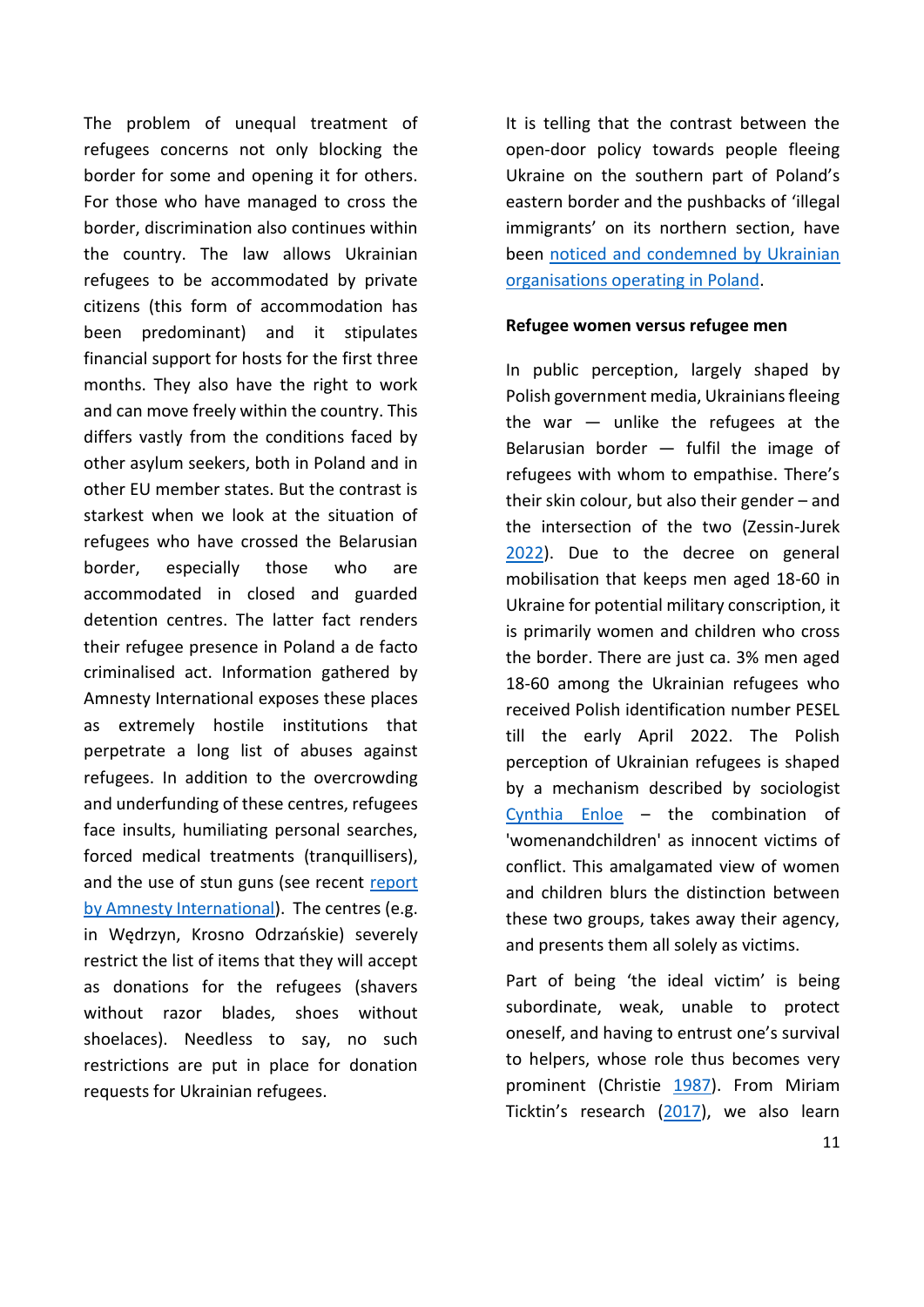about the categories of 'vulnerable' and 'innocent' as organising empathic responses to atrocities and building a binary divide between deserving and undeserving of help. This divide also suggests that not all men are innocent. It corresponds to the vision of men as entangled in war and killing, as those who fight or should fight, supporting the charge against the refugees who have found their way to the Belarusian border, as well as the southern borders of Europe since 2015. It is an accusation that these refugees  $$ overwhelmingly men  $-$  are leaving their countries in order to serve their own interests rather than stay and fight for their homelands. Related to this is another accusation: that the men are abandoning their families, women and children, to selfishly seek salvation for themselves in Europe. Moreover, as men, they all fall under the generalising judgement that none of them are innocent victims, as defined by Enloe. Unlike Ukrainian refugee women, they are suspected of coming to Europe mainly to benefit from the EU's welfare state system.

In the popular imagination, the legitimate refugee is still primarily a helpless victim waiting for assistance, rather than a person taking matters into their own hands. Female refugees from Ukraine — many of whom wish to start working right away — may very well be the ones to change this refugee stereotype, which presents women as passive**.** But even the above gender criterion is not applied in the same way. While mothers from Ukraine are seen as caretakers of their families, the presence of mothers from Syria at the Belarusian border was met with a completely different reaction. These women were accused of being irresponsible and of endangering their children during the crossing to Poland.

#### **A cat from Ukraine versus a cat from Usnarz**

The mechanism of empathising with helplessness and rescuing defenceless beings has also strongly manifested itself towards animals. A wave of empathy toward Ukraine refugees has extended to the pets that cross the border alongside them. These animals have become the subject of countless heart-wrenching reports about 'unusual runaways'. Donation collection points for refugees include a must-have corner for pet food and pet carriers. In the first days of the war, Polish media of all political outlooks also unanimously **r**ooted for Ukrainian zoo animals, some of which were transported from Ukraine to the zoo in Poznań.

Perhaps surprisingly**,** the dividing line between legitimate and illegitimate refugees also runs through the animal world. A few months earlier, media controversy erupted around the so-called 'Usnarz cat' case (Usnarz is a village on the border with Belarus, which in the Polish mind became equated with the beginning of the humanitarian crisis in summer 2021). While part of the media reacted with concern to the sight of a cat who travelled all the way from Afghanistan with its owner and was being prevented from entering Poland along with its owner by the Polish border guards, anti-refugee sceptics saw the narrative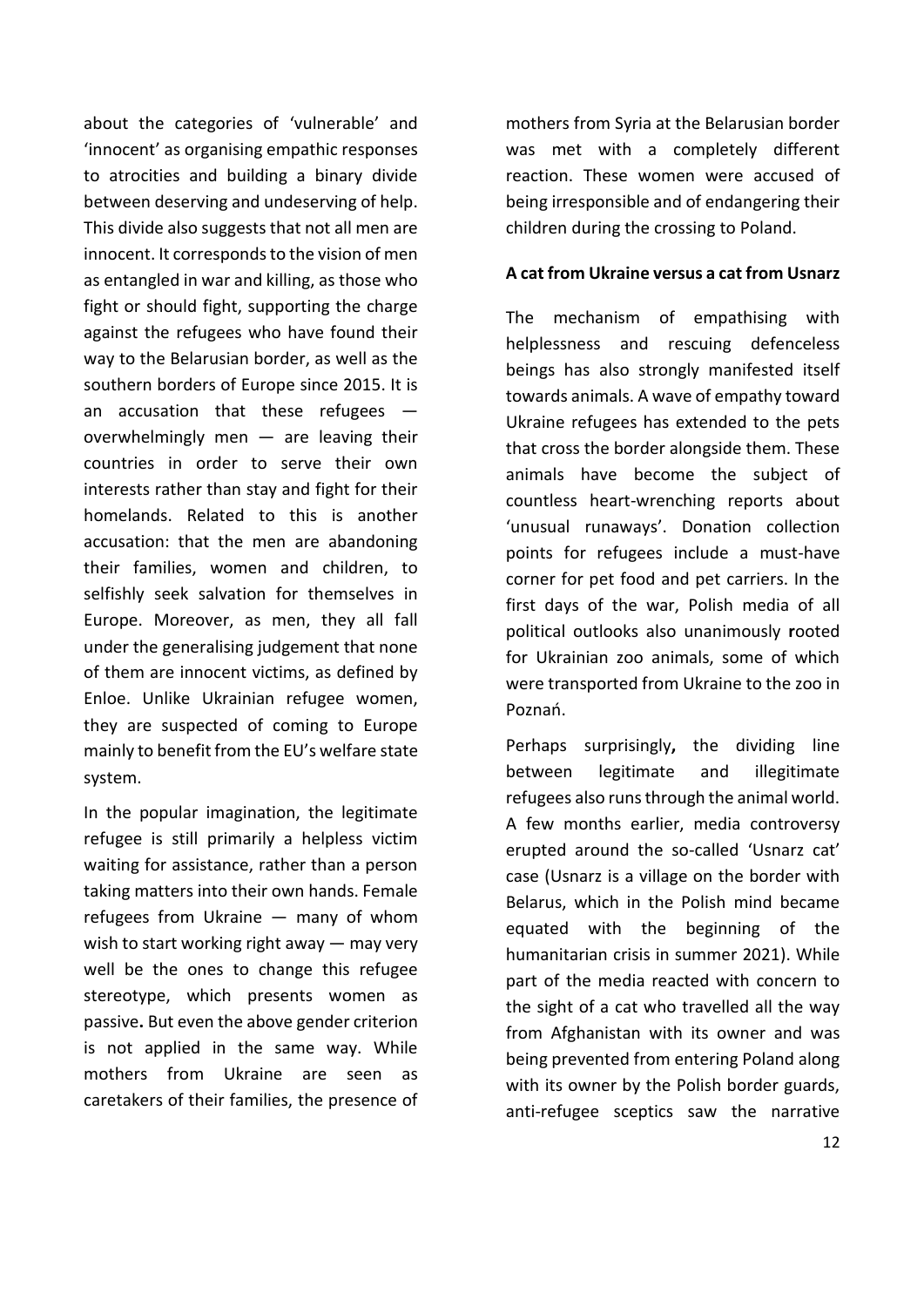around the cat from Usnarz as a case of media manipulation calculated to evoke sympathy.

#### **Not our responsibility… 'post-colonial concerns'**

The final element that we would like to highlight is how the image of an 'acceptable' refugee has distant historical roots. Polish-Ukrainian interactions have a long and complicated history. Although Ukrainian World War II crimes are mentioned occasionally in the context of Polish aid for Ukrainians (by the extreme right), the majority of Poles don't seem to believe this is the time for this kind of reckoning with the past. Similarly, international historians do not expect Ukraine to now address its past in relation to the Holocaust  $-$  e.g. in the context of the so-called Azov group.

In Poland, the memory of Volhynia seems to be overshadowed by a sentiment dating back to the times of the Polish-Lithuanian Commonwealth, that Ukrainians belong to a family of nations of sorts, at the head of which once stood Poles, their 'elder brothers'**.** Today, these Polish brothers are wealthier (again) and better placed in terms of security. The spontaneous, immediate nature of the Polish aid response can also be attributed to this common past.

One can speak here of a form of postcolonial sentiment that many Poles feel towards Ukrainians. This argument becomes clearer if we notice that the majority of Poles do not have such caring, albeit paternalistic, feelings towards refugees from Africa or Asia. On the contrary, for many years the

government media have been suggesting that refugees from these countries are the post-colonial responsibility of the European West. And since Poland has never profited from these distant territories and has not effectively meddled in the politics of these regions, Poles should now bear none of the consequences of European colonisation.

**\*\*\***

The discourses and practices towards refugees described above dominate in Polish society and are promoted by the Polish state, but are by no means the only ones**.**  Their adherents claim that refugees from the Middle East or Africa are a threat to Poland**,** naming various reasons for this**.** Beside a supposed terrorist threat, the most frequently raised issue is that of Polish cultural identity.In their view, 'true' Poland is white and Catholic. This simplistic view on Poland, but also on Ukraine (thus the problem, for example, with the Polish reception of the Ukrainian Roma) has been emblematic of the recent years' response of Poland towards not only refugees but also economic migration. Apart from the followers of the 'true' Poland theory, there is of course no shortage of Polish social actors who think and act differently, following the principles of universal humanitarianism.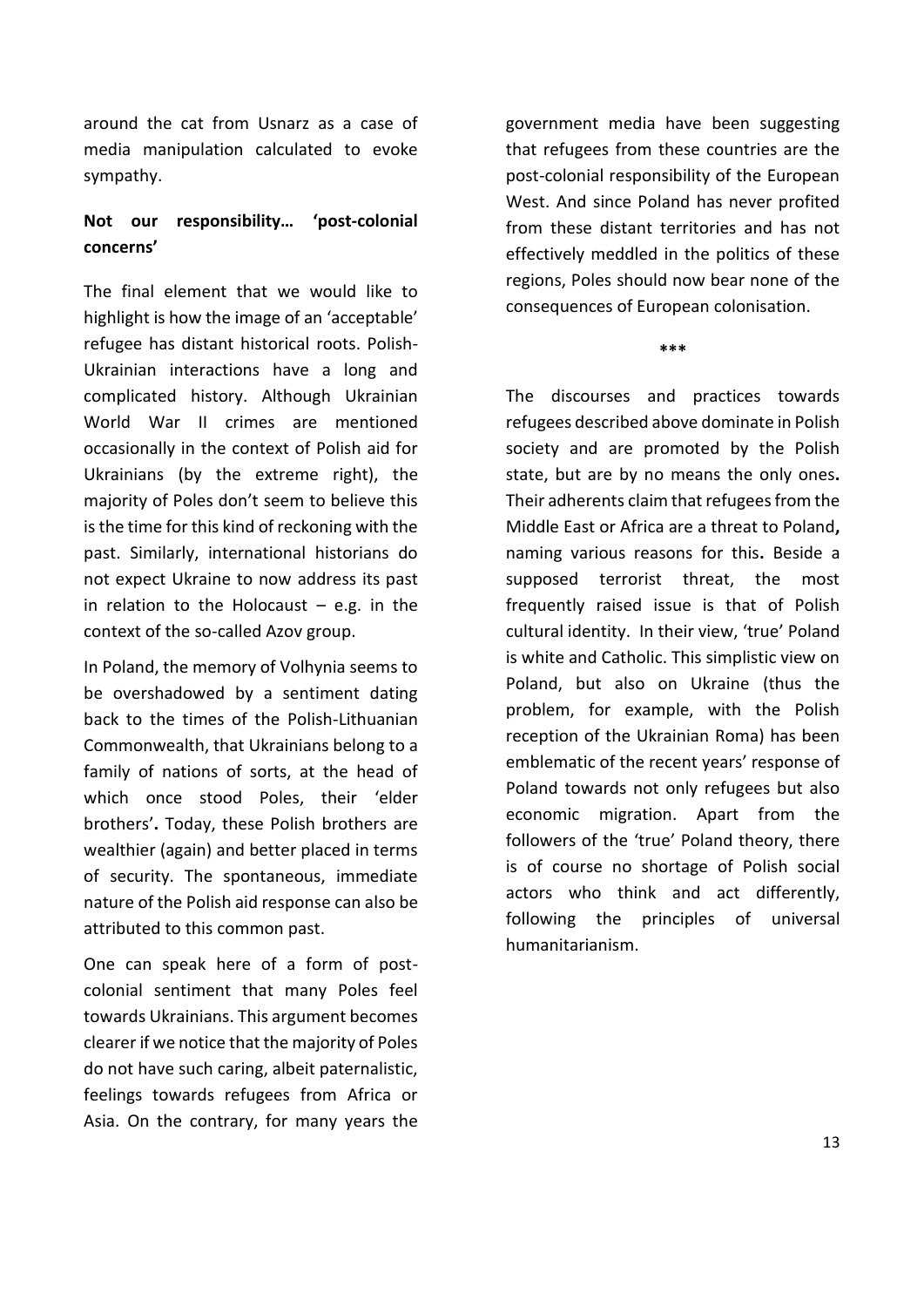#### **References:**

- Christie, N. (1986) The Ideal Victim. From Crime Policy to Victim Policy, 17–30. doi:10.1007/978-1-349-08305-3\_2
- Enloe C. (1990) Womenandchildren: Making Feminist Sense of the Persian Gulf War, The Village Voice, 25 September, 30-31
- Klaus, W. (2017) Security first: New right-wing government in Poland and its policy towards immigrants and refugees, Surveillance and the Society, 15 (3/4), 523-528.
- Klaus, W. (2020) How Does Crimmigration Unfold in Poland? Between Securitization Introduced to Polish Migration Policy by Its Europeanization and Polish Xenophobia. In book: Crimmigrant Nations: Resurgent Nationalism and the Closing of Borders (pp.298-314) Publisher: Fordham University Press. DOI:10.2307/j.ctvxrpzhz.16
- Klaus, W. (2022) (ed.) Poza prawem. Prawna ocena działań państwa polskiego w reakcji na kryzys humanitarny na granicy polskobiałoruskiej. INP PAN Warszawa
- Krzyżanowski, M. (2020) Discursive shifts and the normalisation of racism: imaginaries of immigration, moral panics and the discourse of contemporary right-wing populism, Social Semiotics, 30:4, 503-527, DOI: 10.1080/10350330.2020.1766199
- Ticktin M. (2017) A world without innocence, American Ethnologist, 44: 4, 577-590, <https://doi.org/10.1111/amet.12558>
- Zessin-Jurek (2022) Real refugees, fake refugees, Eurozine, 28 of March, [https://www.eurozine.com/real-refugees](https://www.eurozine.com/real-refugees-fake-refugees/)[fake-refugees/](https://www.eurozine.com/real-refugees-fake-refugees/)